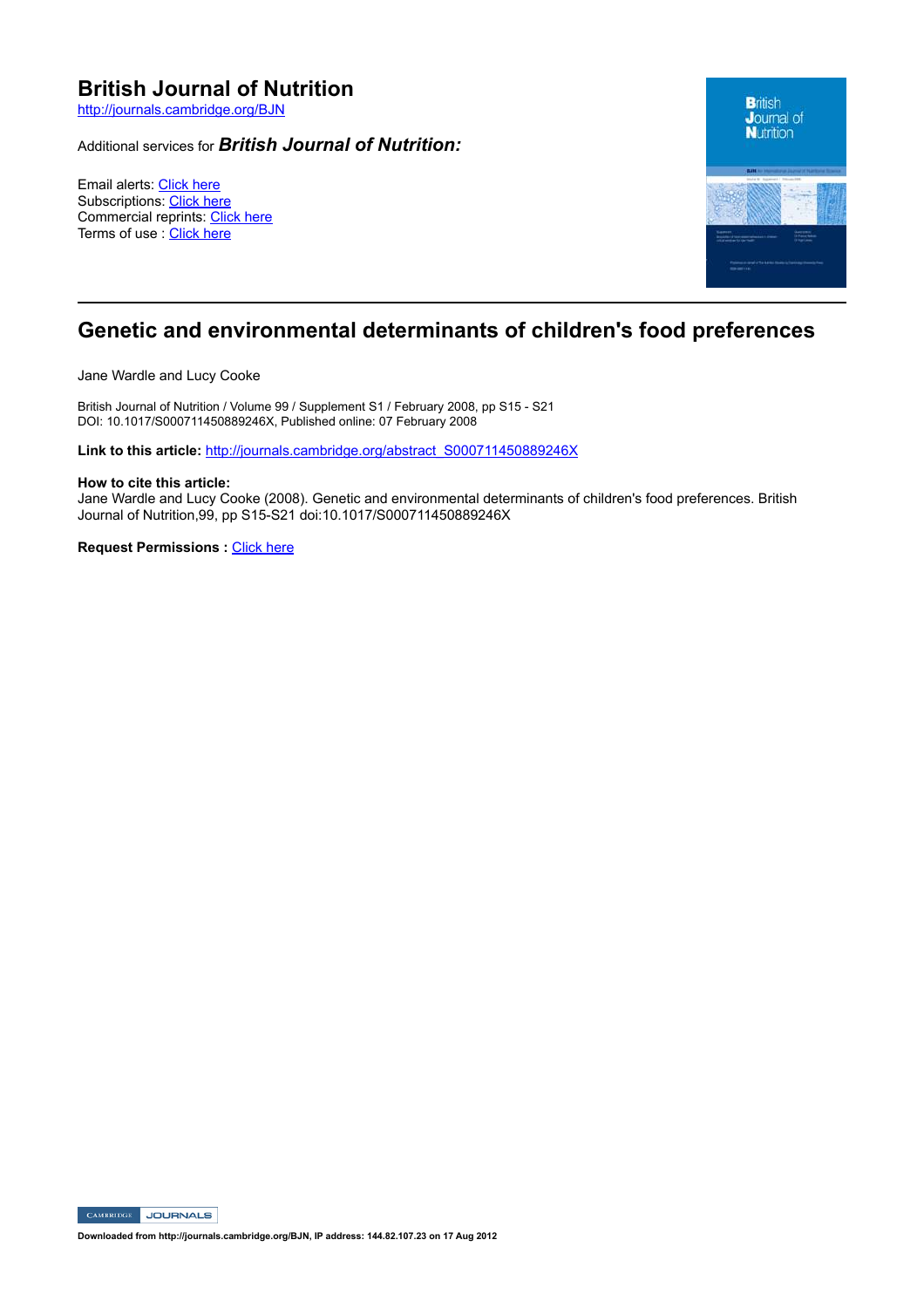# Genetic and environmental determinants of children's food preferences

Jane Wardle\* and Lucy Cooke

Department of Epidemiology and Public Health, Health Behaviour Research Centre, University College London, Torrington Place, London WC1E 6BT, UK

Omnivores have the advantage of a variety of food options but face a challenge in identifying foods that are safe to eat. Not surprisingly, therefore, children show a relative aversion to new foods (neophobia) and a relative preference for familiar, bland, sweet foods. While this may in the past have promoted survival, in the modern food environment it could have an adverse effect on dietary quality. This review examines the evidence for genetic and environmental factors underlying individual differences in children's food preferences and neophobia. Twin studies indicate that neophobia is a strongly heritable characteristic, while specific food preferences show some genetic influence and are also influenced by the family environment. The advantage of the malleability of human food preferences is that dislike of a food can be reduced or even reversed by a combination of modelling and taste exposure. The need for effective guidance for parents who may be seeking to improve the range or nutritional value of foods accepted by their children is highlighted.

#### Heritability: Children: Environment: Food choice: Food preferences: Neophobia

Food likes and dislikes play an important role in food choices, especially in children. Preferences are shaped by a combination of genetic and environmental factors, a better understanding of which is critical to the development of effective dietary interventions.

#### The importance of food preferences for survival

As omnivores, humans have adaptable dentition and digestive systems that permit them to consume a wide variety of foods. While this bestows considerable advantage, and enables survival in very different environments, there are also risks inherent in distinguishing edible from potentially poisonous items. Children must rapidly learn what is nutritious and safe to eat, and in what combination and context, if they are to avoid the potentially fatal consequences of ingesting toxins or the less immediate but equally important effects of a nutritionally inadequate diet. A combination of innate preferences and the ability to learn new preferences appears to be fundamental to this task.

#### Characteristics of foods that influence preferences

There are substantial differences between foods in the extent to which children like them, which to some degree, transcend cultural variations. High fat foods such as pizza and French fries, and sweet foods like chocolate or cake, feature reliably in the top 10 favourite food lists of children in the UK, France, Spain, Germany and the  $USA^{(1-6)}$ . Vegetables, on the other hand, are almost universally towards the disliked end of the continuum $(2-5,7)$ .

This pattern of preferences suggests the existence of innate predispositions towards tastes. A preference for sweet tastes, measured by observation of facial expression, is universally present in neonates<sup>(8-10)</sup>, as is an aversion to sour or bitter tastes $^{(11,12)}$ . These biases probably have adaptive value because sweetness indicates the presence of sugars and valuable calories, whereas bitterness or sourness may signal the presence of harmful toxins or bacteria. Anecdotally, many children also dislike foods with 'bits' or pips, the unexpected presence of which might signal contamination of some kind (de Moura, unpublished results, in press) – a characteristic that is used in marketing foods to children (e.g. 'Yo tubes with no bits'). Hot taste sensations (e.g. chilli) are often rejected initially $^{(13)}$ .

Whilst not present at birth, preference for salty tastes appears at around four months of age. This may be the result of experience with salt in foods, although exclusively breast-fed infants also show a preference for salty over unsalted cereal $(14)$ , despite human breast milk being relatively low in salt content. The taste sensation known as 'umami' is imparted by a number of amino acids and ribonucleotides, e.g. monosodium glutamate (MSG). In adults and children, MSG solutions are unpalatable but the addition of MSG to foods increases their palatabil $itv^{(15-17)}$ . Like salt, it appears that umami must be experienced in the context of other flavours to be preferred; i.e. it is a flavour enhancer rather than a pleasant flavour in itself.

#### Learned features of foods that promote consumption and preference

The other characteristic of food that is reliably associated with children's preferences is energy density<sup>(18,19)</sup>. Even amongst fruit and vegetables – which are all relatively low in energy – children appear to prefer those delivering most calories per gram such as bananas and potatoes, rather than courgettes and melon<sup>(20)</sup>. Given that energy density is not a taste *per se*, it is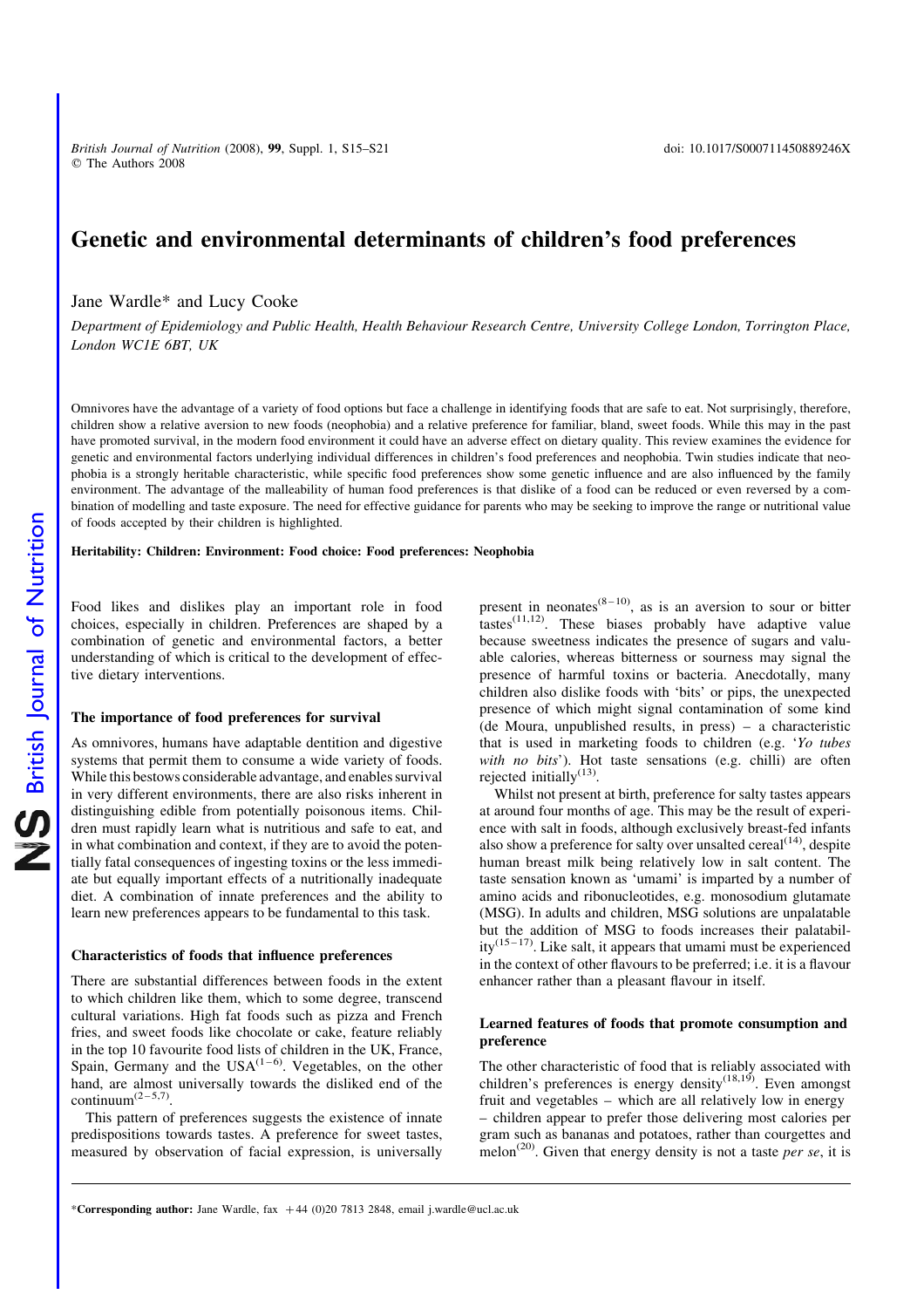likely to be learned through experience of the post-ingestive consequences of eating particular foods. Energy-dense foods are relatively satiating and therefore pleasant feelings of fullness result from consuming them, which could lead to a learned preference for their taste, texture or smell. This has been demonstrated experimentally by adding energy in the form of starch to soups. Following experience with eating the soups that allowed taste and post-ingestive consequences to be associated, adults showed increased liking for the higher-energy soups, particularly when they were hungry<sup>(21)</sup>. Studies by Leann Birch and colleagues demonstrated that after a number of exposures children prefer flavours associated with higher-energy drinks<sup>(22)</sup> and higher-fat yogurts<sup>(23)</sup> compared to flavours associated with lower-energy and low-fat versions. A predisposition to 'flavour-consequence learning' may have served an adaptive function in the impoverished food environment of the distant past, but probably raises the risk of overweight and obesity in the plentiful food environment of the twenty-first century.

The post-ingestive consequences of eating are not always pleasant and children can also learn aversions to a particular food if they experience negative consequences such as nausea and vomiting after consuming it. Once an aversion is established, it is not easily extinguished and avoidance of the food may persist for many years. Learned aversions are formed most readily to unfamiliar foods and this is perhaps why they occur frequently in childhood where diets tend to be more limited than in adulthood and when many foods are still novel $^{(24)}$ .

Although not strictly a property of food itself, the extent to which a food is familiar impacts strongly upon its acceptability. In an early study, familiarity accounted for over half of the variance in preschoolers' preferences for a selection of sandwiches, with a further  $23\%$  accounted for by sweet $ness<sup>(25)</sup>$ . For many children – and some adults – unfamiliarity is a reason to shun a novel food. In terms of the adaptive origins of a preference for familiarity, it is plausible that familiar tastes provide an indication of the likely safety of the food being presented. Giving a novel food a familiar flavour (e.g. adding tomato ketchup or curry) can also increase a child's willingness to try it<sup> $(26)$ </sup>. Familiarity appears to be a matter of taste rather than mere sight, and there are a wealth of studies (discussed in the later section on exposure) demonstrating that repeated exposure to the taste of a food can increase liking for it.

Social facilitation is another striking phenomenon in food preferences. In many animal species, seeing others eating the food, or even smelling the food on their mouth after consumption has taken place out of sight, increases accep $t_{\text{ance}}^{(27,28)}$ . If conspecifics eat a food without negative consequences, this is presumably an indication that consumption is safe and it allows healthy dietary choices to be facilitated and harmful dietary choices to be avoided. The same phenomenon is seen in children, who are significantly more willing to try something unfamiliar if they have observed someone else eating it<sup>(29)</sup>. Parents utilise this feature spontaneously when they take a mouthful of the child's food and then mime exaggerated signs of enjoyment.

The other form of learning derives from culture-specific beliefs about appropriate and inappropriate contexts to eat certain foods. One such context is time of day. For example, it is

common in Scandinavian countries to eat fish at breakfast and in Germany to eat cheese and cured meat. In India, lentils may be served and in Japan, rice and miso soup. Although a North American child might enjoy such foods at other times of the day, their presentation at breakfast may be met with rejection or even disgust. Children as young as three or four years of age appear to internalise their own culture's ideas about the appropriateness of certain foods at certain mealtimes<sup>(30)</sup>.

Culture also dictates to a large extent the actual foods that a child is exposed to and therefore prefers. Foodstuffs that would be deemed unsuitable for young children in Westernised countries may be routinely offered to infants of other cultures. Even innately dislikeable substances such as chilli pepper, are generally accepted and liked by children growing up in cultures where they are widely used $(13)$ . Clearly, it is adaptive for children to grow to prefer the foods that are locally available.

#### Variability in food preferences between individuals

As well as variation between *foods* there is variability between children in their food preferences. Even among foods that are generally accepted, some individuals express specific dislikes. In a study of 4–5 year-olds' food preferences, we found that the average number of foods that were disliked out of a list of 94 common foods was 10. However, food dislikes were not random: staples (e.g. bread) and sweet foods (e.g. chocolate) were rarely disliked (though some individuals did not like them as much as others) while vegetables and protein foods attracted the largest number of dislikes. Interestingly, across foods, the number of children disliking a food was strongly negatively correlated with the number that had tried it, suggesting either that parents avoid offering widely disliked foods to children or that the aversive qualities of some foods (e.g. smell, appearance) make many children reluctant even to try them<sup> $(31)$ </sup>

Children also vary in their total number of dislikes. Several dimensions have been identified as related to a higher number of food dislikes, including 'fussiness', 'pickiness' and 'neophobia', and there is an active debate about whether these are distinct dimensions. Food neophobia – or dislike of novel foods – has attracted a good deal of attention. While most children exhibit some degree of caution in response to unfamiliar foods, roughly  $20-30\%$  are significantly neophobic. In a rare longitudinal study, Skinner and colleagues found that food neophobia early in life was related to the number of foods disliked or never tried at age 8 years and negatively related to the number of foods liked $(4)$ .

Recent research suggests that the association of neophobia scores with liking is not the same for all types of foods, and that certain types of food are more likely to be rejected by neophobic children than others. In a survey of over five hundred and fifty parents of preschoolers, children who were rated (by their parents) as more neophobic ate fruit, vegetables and protein foods, but not other foods, less frequently than their less neophobic peers<sup> $(32)$ </sup>. This finding was replicated in a sample of  $\hat{5}$ –6 year olds, using observed food intakes<sup>(33)</sup>: higher neophobia was associated with lower consumption of fruit (grapes), vegetables (carrots or tomatoes) and protein foods (chicken and cheese) during school lunches, but there was no association with consumption of starchy, fatty or sugary foods.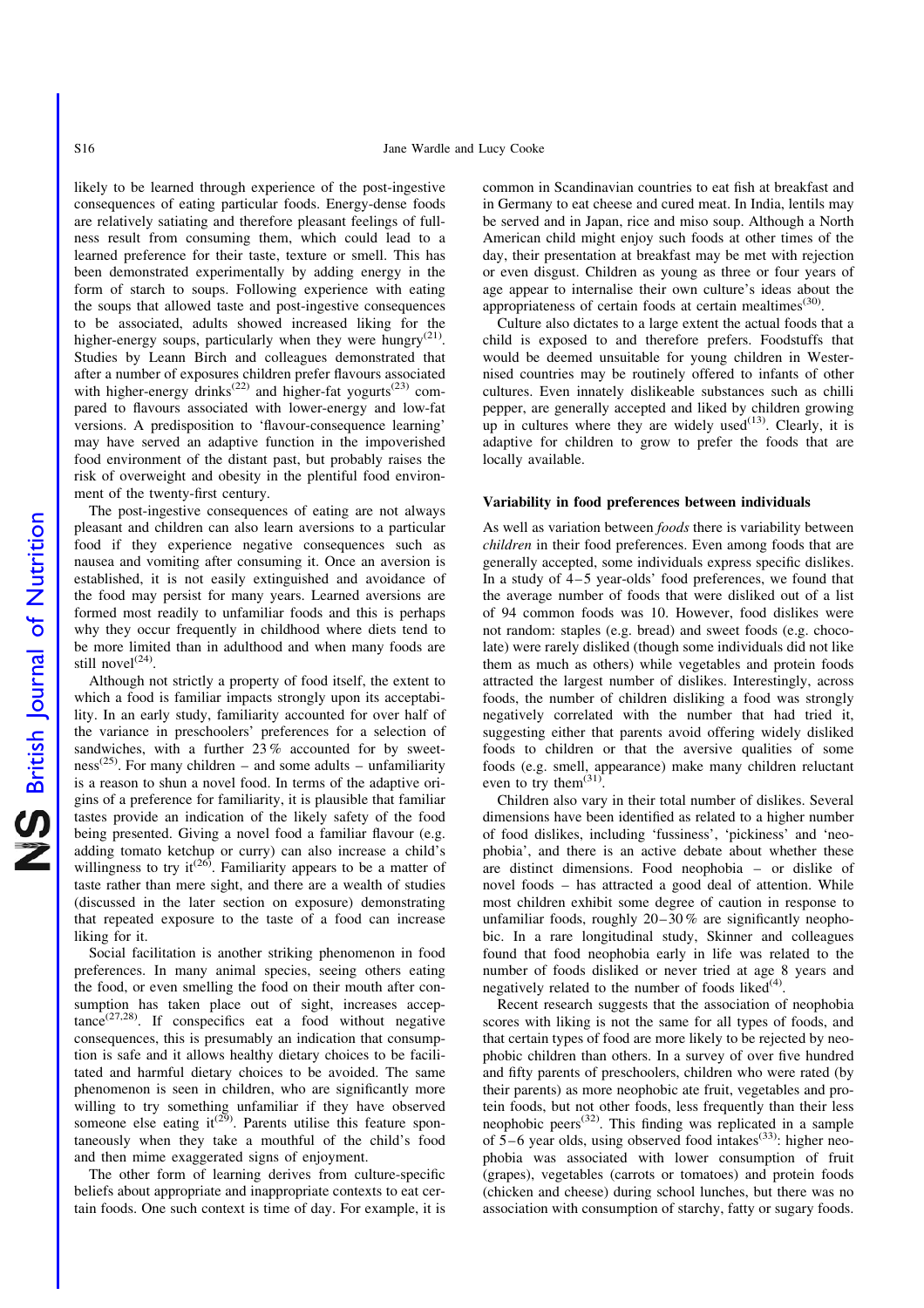What was apparent in this last study was that neophobic children were not only rejecting novel foods but were also more likely to reject certain classes of familiar foods, which is more characteristic of 'pickiness'. Despite the assertion by some that the two are distinct constructs<sup> $(34)$ </sup>, neophobia and pickiness appear to be closely linked, and the tendency to reject novel foods goes hand-in-hand with a tendency to reject less palatable but familiar foods. In developing the Children's Eating Behaviour Questionnaire, Wardle and colleagues found that 'food fussiness' emerged as a factor, with the items loading on this factor including 'picky' items such as 'My child enjoys a wide variety of foods' (reverse scored) as well as traditional 'neophobia' items such as 'My child enjoys tasting new foods' (reverse scored), supporting this idea $^{(31)}$ .

Studies of pickiness have found associations with dietary quality, although results have varied. A number of studies have found that picky children have a less varied diet and are especially unlikely to eat vegetables<sup> $(35-37)$ </sup> although others have found no differences between picky and non-picky infants and toddlers in terms of consumption of foods from the major food groups<sup> $(38)$ </sup>. However, given the difficulty of assessing young children's diets, these results suggest that pickiness or related traits are likely to influence children's food choices and that this may impact on the quality of their diet.

#### Genetic influences on food preferences

There are good reasons to suspect some genetic influence on food acceptance, not least because genetic factors are implicated in a number of factors – such as taste sensitivity – that are likely to be related to food choice. In addition, some food dislikes show themselves early in life, before there is any evidence for aversive experiences.

One approach has been to examine family similarity in food preferences. Within-family (usually parent-child) correlations are typically modest<sup>(39–42)</sup>, although sibling-sibling similarities tend to be stronger than parent-child similarities<sup> $(41)$ </sup>, perhaps because they are similar ages. However, without large family pedigrees, it is difficult to distinguish genetic and environmental influences in family studies.

A stronger test of genetic influence on food preferences is provided by twin studies. The twin design takes advantage of the fact that monozygotic (MZ) twins are genetically identical, whereas dizygotic (DZ) twins share on average only 50 % of their segregating genes (the same as siblings). Heritability can therefore be estimated from the extent to which MZ pairs are on average more similar than DZ twins, although when heritability is low, large sample sizes are needed to achieve accurate estimates. Few studies in the food preference area have been carried out with large enough samples to detect moderate heritabilities $(43,44)$ , and most have used only very small numbers of foods. A recent exception used a large sample of twins and an extensive list of foods which were grouped empirically into four categories: dessert foods, vegetables, fruits and protein foods on the basis of a factor structure of food preferences previously documented $^{(31)}$ . In this study high heritability was found for protein foods (0·78), with moderate heritability for fruits (0.51), vegetables (0.37) and dessert foods  $(0.20)^{(45)}$ .

Genetic variation in taste perception might contribute to differences in food preferences, particularly for fruits and vegetables. Thioureas and related compounds are present in many vegetables and other edible plants and have a bitter taste. Variation in sensitivity to the taste of thioureas is known to be genetically based. Around 70 % of white individuals in the USA and Western Europe perceive these compounds to be moderately to intensely bitter; and of these 'tasters', a small proportion are highly sensitive, and classified as 'supertasters'. The remaining  $30\%$  of the population perceive thioureas as only very slightly bitter or completely tasteless<sup> $(46)$ </sup>. The most frequently studied of these compounds are phenylthiocarbamide (PTC) and 6-n-propylthiouracil (PROP).

In adults, higher sensitivity to PROP has been associated with lower acceptance of cruciferous and other green vegetables<sup>(47-49)</sup>, salad, fruit<sup>(50)</sup> and a variety of other bitter foods including coffee, cheddar cheese, tofu and green tea<sup>(51,52)</sup>. Findings are not unequivocal, however<sup>(48–50,53,54)</sup>. In children, PROP sensitivity has sometimes been associated with lower acceptance of such bitter-tasting vegetables as raw spinach and broccoli in laboratory taste tests<sup>(55-57)</sup>, but not with everyday intake of vegetables as reported by parents<sup>(56,58)</sup>. Interestingly, PROP non-tasters have shown increased liking with increasing sucrose concentration while tasters show decreased liking<sup> $(59)$ </sup>, which might suggest differences in their liking for fruit which is naturally sweet. However, the few studies that have investigated the relationship between PROP status and fruit acceptance in children have found no differences between tasters and non-tasters<sup>(56,58)</sup> and not all researchers have replicated the finding of increased liking for sweet taste in non-tasters $(60)$ .

Despite the attractiveness of the idea that variation in taste sensitivities could underlie food dislikes, the weight of the evidence is that PROP taster status has only limited influence on food preferences in everyday life. One alternative genetic explanation could be that neophobia/pickiness are under a degree of genetic control and pickier children are more reluctant to tolerate less palatable foods. Parents – responding to their picky child's limited diet, and worried about their overall energy intake – may 'give in' and serve the child foods it prefers, therefore further reinforcing their avoidance of any but the most palatable foods.

#### Heritability of pickiness/neophobia

Neophobia has been associated with personality traits such as emotionality<sup>(61)</sup> and anxiety<sup>(62)</sup>, which have strong genetic links, suggesting that neophobia itself might also be heritable. Moderate parent/child or sibling/sibling correlations have been observed<sup>(32,61,63-66)</sup>, but these could be either genetic or environmental. A recent study used the Child Food Neophobia Scale (CFNS)<sup>(66)</sup> in a large sample (n = 5390) of 9–11 yearold MZ and DZ twin pairs to examine the relative contribution of genes and environment. The results showed a strong genetic influence on neophobia, with model-fitting estimating heritability at  $78\%$ <sup>(67)</sup>. These results are further supported by results from a study of Finnish families and British female twin pairs, in which heritability for neophobia was estimated at  $69\%$  and  $67\%$  respectively<sup>(68)</sup>. This is consistent with the idea that the trait of reluctance to accept novel or less palatable foods could play a role in dislikes for specific foods.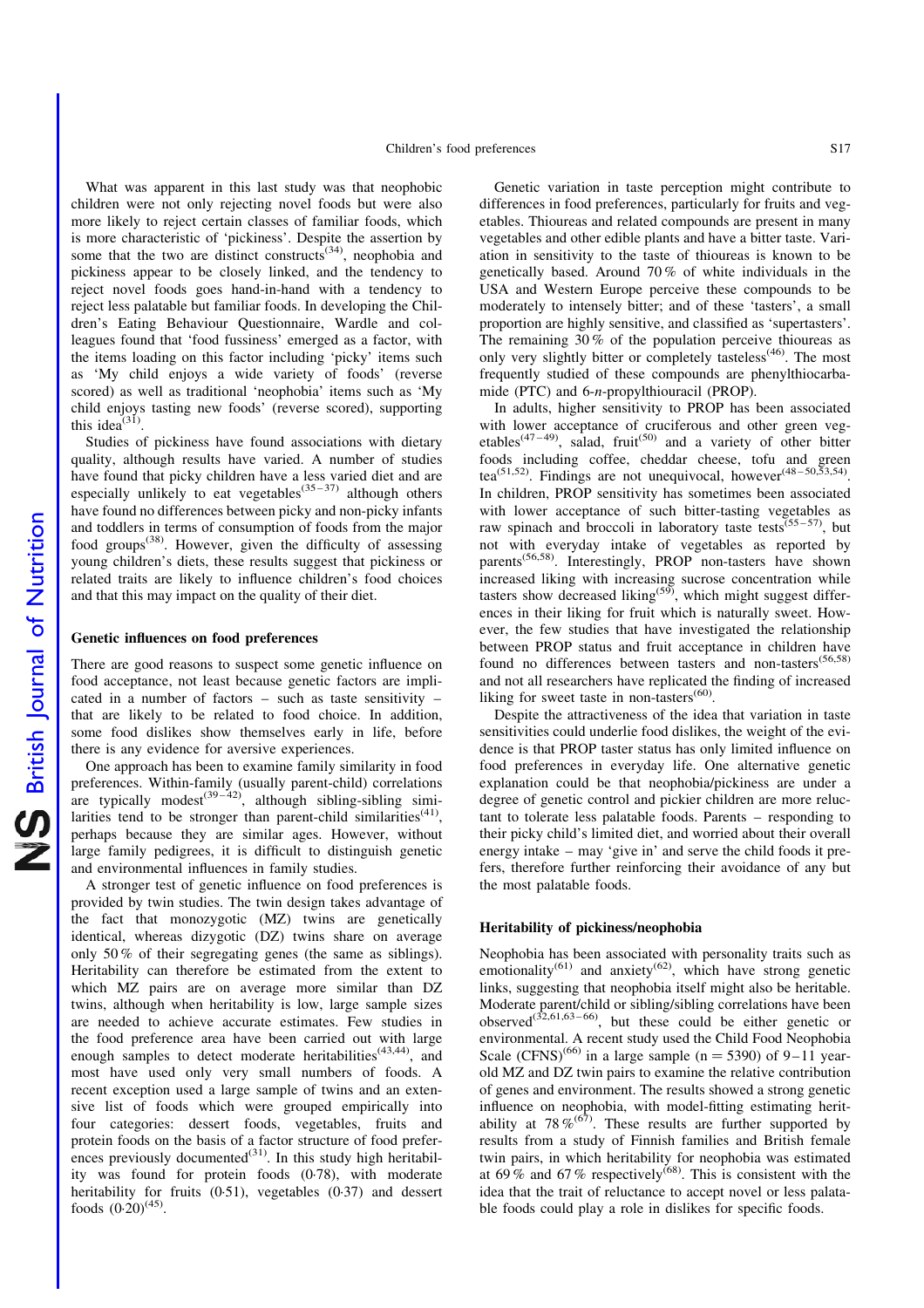#### Environmental influence on variation in preferences

Twin studies have the advantage of not only being able to estimate genetic influence, but also to estimate the influence of a shared family environment. In simple terms, this calculation is based on assessing the extent to which the twins' similarity for a trait is greater than would be expected from the heritability of that trait. In the twin study described above, the evidence was that there was no shared environment effect for neophobia; twins were as similar in neophobia scores as predicted from their genetic resemblance but no more<sup> $(67)$ </sup>.

However, different results have been found for preferences for specific categories of food. Similarity in liking for fruits, vegetables and dessert foods within twin pairs was found to be a joint function of shared genes and shared environment<sup>(45)</sup>. This is consistent with the idea that although parental feeding styles may not be able to influence general tendencies towards disliking novel and unpalatable foods, they do have more influence when it comes to helping the child to accept specific individual foods.

#### Modifying food preferences

Although humans are predisposed to prefer certain tastes and regard novel foods with suspicion, they are also predisposed to learn through experience, and therefore environmental factors are very influential in food preferences. These factors may range from the availability of foods in local shops to the extent of TV advertising that a child is exposed to, but in the lives of young children, the most important factors are those related to parents and the home.

#### Exposure

Given the influence of familiarity on children's food, providing children with frequent opportunities to taste a wide variety of novel foods is likely pay dividends in terms of healthier eating habits. A growing body of research has demonstrated that from the very earliest age (and even before birth), experience with a tastes increases its acceptance. Julie Mennella and her colleagues have completed a number of studies demonstrating that exposure to flavours in amniotic fluid and in breast milk increases acceptance of the same flavours at weaning<sup>(69)</sup>. Early introduction of foods during weaning is associated with greater acceptance in later childhood<sup>(32,70,71)</sup> and experimental studies have repeatedly shown that regular and repeated opportunities to sample tiny tastes of unfamiliar foods increases both liking and consumption of those exposed  $foods^{(62,72-77)}$ . Although there are circumstances in which exposure works less well (e.g. when foods are unusual or widely disliked, or when exposure is too frequent), recent research has shown that it is a simple and effective technique that parents can employ to increase children's vegetable preferences<sup>(78)</sup>. For a review of this literature see Cooke,  $2007^{(79)}$ .

#### Modelling

Parents' consumption of fruit and vegetables was the strongest predictor of their child's intake in a recent survey of over 550 families with preschool children<sup> $(33)$ </sup>. A number of factors are likely to contribute to this, including the foods that are available

in the home, but it is likely to be due in part to children's tendency to imitate the behaviour of significant others. Modelling's effect on consumption has been repeatedly documented in the experimental literature on children's food choices<sup>(80-83)</sup>. Observing others eating may change preferences directly, or alternatively it may increase the likelihood of consumption, which then promotes liking through taste exposure.

#### Reward

The promise of a reward is a common strategy used by caregivers to encourage consumption in an unwilling child. In certain circumstances, it appears that treating a food in this way – as the instrumental component of a contingency – can actually reduce liking<sup>(73,84,85)</sup>. On the other hand, using food as a reward increases children's liking<sup>(86)</sup>. For example Newman and Taylor found that liking for a snack was reduced after consumption was rewarded by being offered a better-liked snack in  $4-7$  year olds<sup>(85)</sup>. Likewise, Birch et al found that preference for a drink that was rewarded declined whilst preference for other juices that were consumed without reward  $i$  increased<sup>(87)</sup>. A further study by this group found that rewards produced negative shifts in preference for drinks whether they were verbal or tangible<sup> $(84)$ </sup>. Our own research has demonstrated that children who received a 'sticker' as a reward for eating pieces of red pepper increased their liking and consumption of pepper over 10 rewarded days of tasting, but there was a trend for the effect to be less strong than in the group who tasted the pepper each day without being rewarded. Reward may therefore weaken the positive effect of exposure alone<sup> $(77)$ </sup>.

Explanations for paradoxical effects of reward generally draw on the child's interpretation of the context in which the foods are presented. Social psychologists argue that being given an extrinsic and tangible reward for performing a behaviour undermines an individual's intrinsic motivation, resulting in a reduction in the performance of the behaviour in future<sup>(88)</sup>. Others point out that humans do very little without some form of extrinsic reward and that what matters is the type and timing of the reward<sup> $(89)$ </sup>. Certainly, there are children who cannot be persuaded to try a food without some incentive, and if the promise of a gold star or sticker provides the required incentive to start the exposure process, it may be a necessary step on the road to improving a child's eating patterns.

#### Conclusions

Children's food preferences are important determinants of their food intake and as such are of interest to researchers and practitioners alike. The predisposition to prefer sweet and salty tastes and to learn to prefer energy-dense foods may once have been adaptive, but are more likely to promote over-consumption and obesity in the plentiful  $21<sup>st</sup>$  century food environment. The innate tendency to reject sour and bitter foods may have protected from toxins in the past but now contributes to the widespread dislike of vegetables among children and many adults; to the detriment of their dietary quality. On top of the predispositions towards acceptance and rejection shown by the whole species, there are also differences between people, both in specific food preferences and general tendencies towards neophobia/pickiness. We hypothesise that neophobia/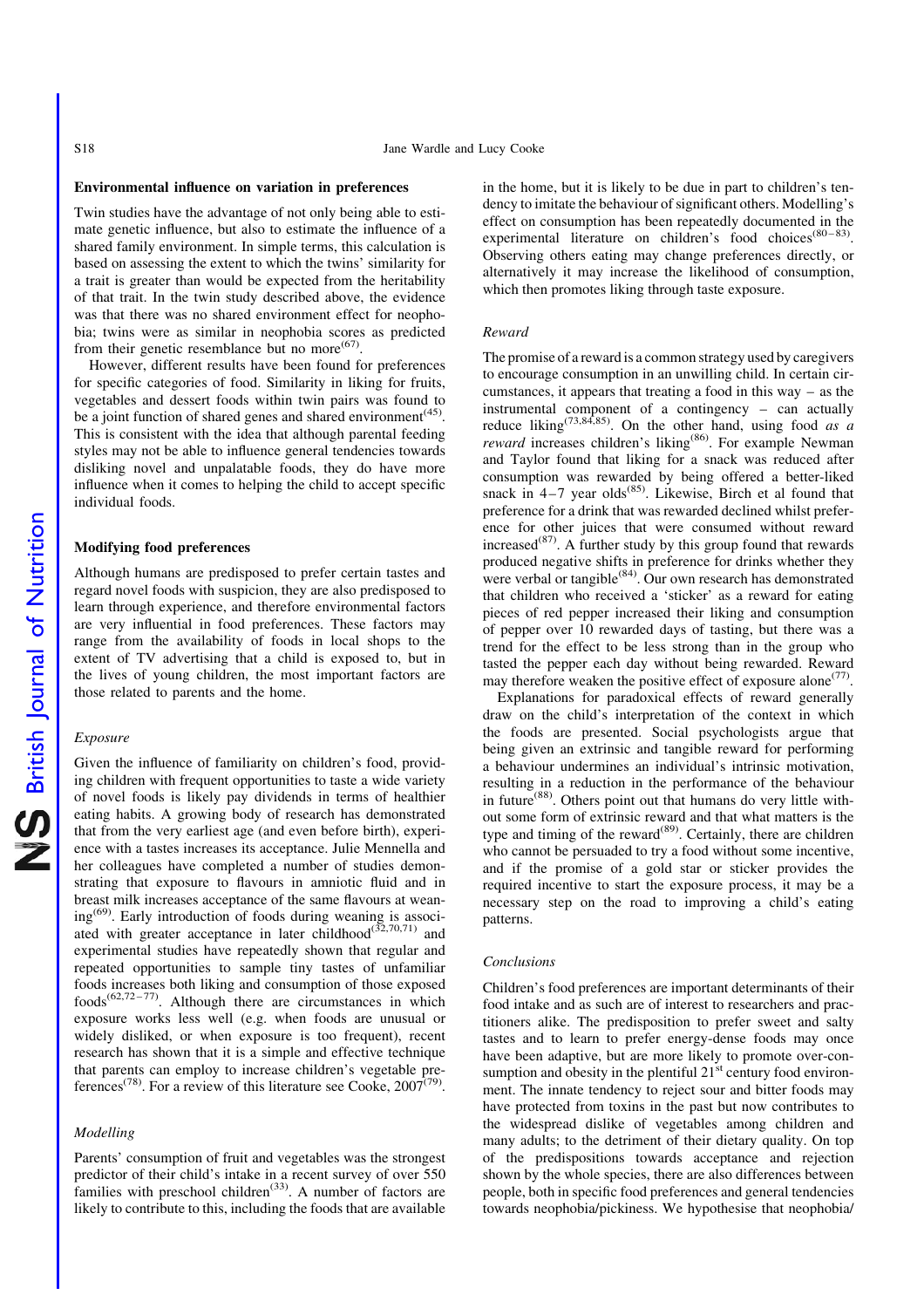Children's food preferences S19

pickiness are related traits that include the tendency to be put off eating a food either by lower palatability or greater novelty; hence the association between neophobia and specific food preferences. There is now evidence that neophobia is a strongly heritable characteristic while specific food preferences are modestly heritable and are also influenced by the family environment. Thus food preferences are the product of an interplay between genetic and environmental factors resulting in substantial individual differences in the extent to which children are suspicious and fussy about food in general and in their likes and dislikes for specific foods. The advantage of the malleability of human food preferences is that dislike for a food can be reduced or even reversed by a combination of modelling and taste exposure. Unfortunately, few parents receive any guidance in how to promote food acceptance and a challenge for future research is to develop effective interventions that can be widely disseminated, to improve the eating patterns of young children.

#### Conflict of interest statement

Research described in this manuscript was supported by Cancer Research UK, the Biotechnology and Biological Sciences Research Council (UK) and the Economic and Social Sciences Research Council (UK). None of the authors has any conflicts of interest to report.

#### References

- 1. Bellisle F, Rolland-Cachera MF & Kellogg Scientific Advisory Committee 'Child and Nutrition' (2000) Three consecutive (1993,1995,1997) surveys of food intake, nutritional attitudes and knowledge, and lifestyle in 1000 French children, aged 9–11 years. J Hum Nutr Diet 13, 101–111.
- 2. Cooke L & Wardle J (2005) Age and gender differences in children's food preferences. Br J Nutr 93, 741-746.
- 3. Diehl JM (1999) Food preferences of 10- to 14-year-old boys and girls. Schweiz Med Wochenschr 129, 151–161.
- 4. Skinner JD, Caruth BR, Bounds W & Zeigler PJ (2002b) Children's food preferences: a longitudinal analysis. J Am Diet Assoc 102, 1638–1647.
- 5. Ton Nu C, MacLeod P & Barthelemy J (1996) Effects of age and gender on adolescents' food habits and preferences. Food Qual Preferences 7, 251–262.
- 6. Wardle J, Guthrie CA, Sanderson S, Birch LL & Plomin R  $(2001a)$  Food and activity preferences in children of lean and obese parents. Int J Obes 25, 977.
- 7. Perez-Rodrigo C, Ribas L, Serra-Majem L & Aranceta J (2003) Food preferences of Spanish children and young people: the enKid study. Eur J Clin Nutr 57, Suppl. 1, S45-S48.
- 8. Beauchamp GK & Moran M (1982) Dietary experience and sweet taste preference in human infants. Appetite 3, 139–152.
- Desor JA, Maller O & Turner RE (1973) Taste in acceptance of sugars by human infants. J Comp Physiol Psychol 3, 496-501.
- 10. Desor JA, Maller O & Turner RE (1977) Preference for sweet in humans: infants, children, and adults. In Taste and Development: the Genesis of Sweet Preference, pp. 161–172 [JM Weiffenbach, editor]. US Government Printing Office: Washington, DC.
- 11. Desor JA, Maller O & Andrews K (1975) Ingestive responses of human newborns to salty, sour, and bitter stimuli. J Comp Physiol Psychol 89, 966–970.
- 12. Steiner JE (1979) Facial expressions of the neonate infant indicating the hedonics of food related stimuli. In Taste and Development: the Genesis of Sweet Preference, pp. 173–189 [JM Weiffenbach, editor]. US Department of Health and Human Sciences: Washington, DC.
- 13. Rozin P & Schiller D (1980) The nature and acquisition of a preference for chili pepper by humans. Motiv Emotion 4, 77–101.
- 14. Harris G, Thomas A & Booth DA (1990) Development of salt taste preference in infancy. Dev Psychol 26, 534–538.
- 15. Beauchamp GK, Bachmanov A & Stein LJ (1998) Development and genetics of glutamate taste preference. Ann N Y Acad Sci 855, 412–416.
- 16. Beauchamp GK & Pearson P (1991) Human development and umami taste. Physiol Behav 49, 1009–1012.
- 17. Vazquez M, Pearson PB & Beauchamp GK (1982) Flavor preferences in malnourished Mexican infants. Physiol Behav 28, 513–519.
- 18. Birch LL, McPhee L, Steinberg L & Sullivan S (1990a) Conditioned flavor preferences in young children. Physiol Behav 47, 501–505.
- 19. Birch LL (1992) Children's preferences for high-fat foods. Nutr Rev 50, 249–255.
- 20. Gibson EL & Wardle J (2003) Energy density predicts preferences for fruit and vegetables in 4 year-old children. Appetite 41, 97–98.
- 21. Booth DA, Mather P & Fuller J (1982) Starch content of ordinary foods associatively conditions human appetite and satiation, indexed by intake and eating pleasantness of starch-paired flavours. Appetite 3, 163–184.
- 22. Birch LL, McPhee L, Steinberg L & Sullivan S (1990b) Conditioned flavor preferences in young children. Physiol Behav 47, 501–505.
- 23. Johnson SL, McPhee L & Birch LL (1991) Conditioned preferences: young children prefer flavors associated with high dietary fat. Physiol Behav 50, 1245–1251.
- 24. McFarlane T & Pliner P (1997) Increasing willingness to taste novel foods: effects of nutrition and taste information. Appetite 28, 227–238.
- 25. Birch LL (1979) Dimensions of preschool children's food preferences. J Nutr Educ 11, 77–80.
- 26. Pliner P & Stallberg-White C (2000) "Pass the ketchup, please": familiar flavors increase children's willingness to taste novel foods. Appetite 34, 95–103.
- 27. Galef BG Jr (1996) Food selection: problems in understanding how we choose foods to eat. Neurosci Biobehav Rev 20, 67-73.
- 28. Visalberghi E & Addessi E (2000) Seeing group members eating a familiar food enhances the acceptance of novel foods in capuchin monkeys. Anim Behav 60, 69–76.
- 29. Addessi E, Galloway AT, Visalberghi E & Birch LL (2005) Specific social influences on the acceptance of novel foods in 2–5-year-old children. Appetite 45, 264–271.
- 30. Birch LL, Billman J & Richards SS (1984) Time of day influences food acceptability. Appetite 5, 109–116.
- 31. Wardle J, Sanderson S, Gibson EL & Rapoport L (2001b) Factor-analytic structure of food preferences in four-year-old children in the UK. Appetite 37, 217-223.
- 32. Cooke L, Wardle J, Gibson EL, Sapochnik M, Sheiham A & Lawson M (2004) Demographic, familial and trait predictors of fruit and vegetable consumption by preschool children. Public Health Nutr 7, 295–302.
- 33. Cooke L, Carnell S & Wardle J (2006) Food neophobia and mealtime food consumption in 4–5 year old children. Int J Behav Nutr Phys Act 6, 3–14.
- 34. Galloway AT, Lee Y & Birch LL (2003) Predictors and consequences of food neophobia and pickiness in young girls. J Am Diet Assoc 103, 692–698.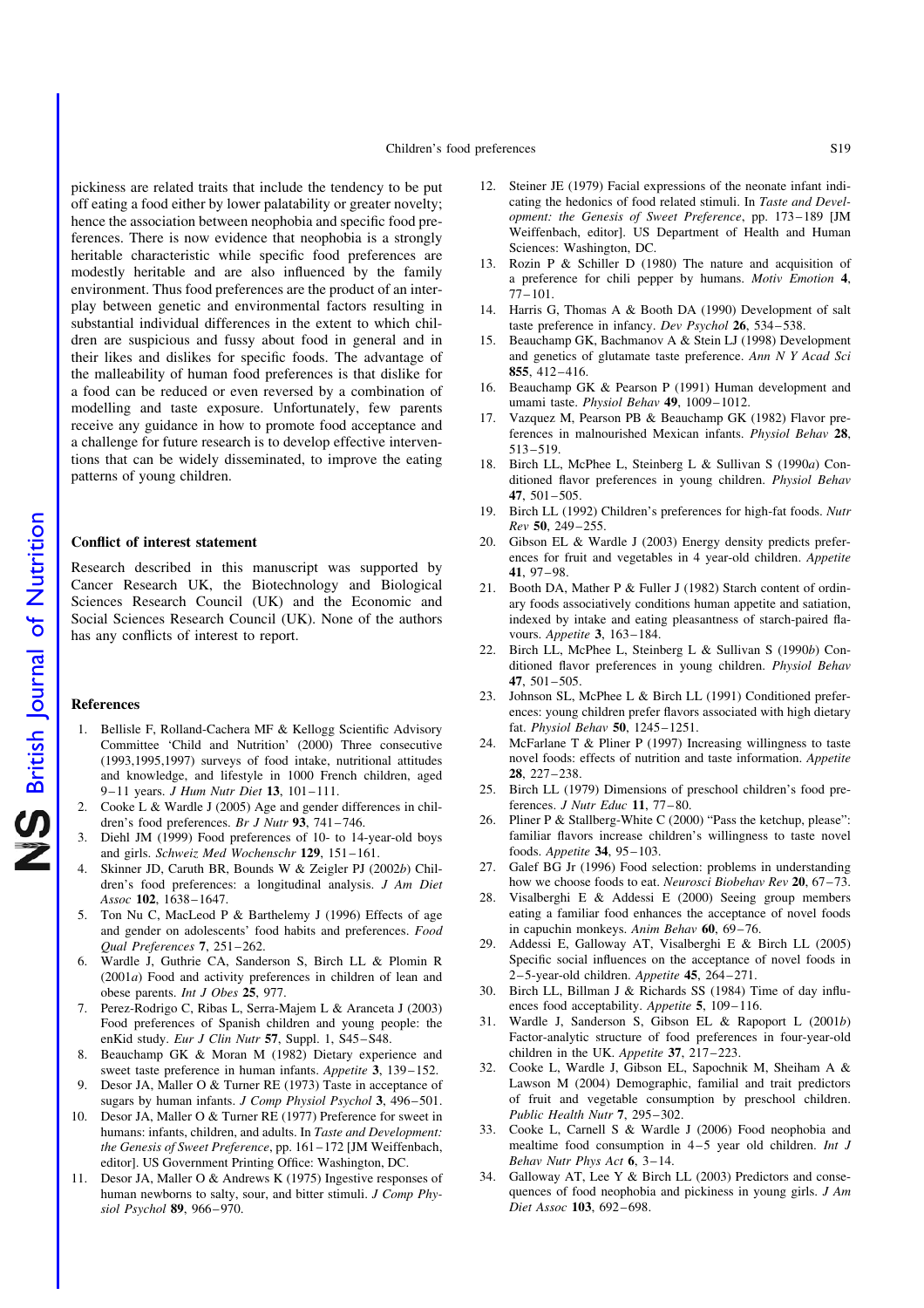- S20 Jane Wardle and Lucy Cooke
- 35. Jacobi C, Agras WS, Bryson S, et al. (2003) Behavioural validation, precursors and concomitants of picky eating in childhood. J Am Acad Child Adolesc Psychiatry 42, 76–84.
- 36. Galloway AT, Fiorito L, Lee Y & Birch LL (2005) Parental pressure, dietary patterns, and weight status among girls who are "picky eaters". J Am Diet Assoc 105, 541–548.
- 37. Carruth BR, Skinner J, Houck J, Moran J 3rd, Coletta F & Ott D (1998) The phenomenon of "picky eater": a behavioral marker in eating patterns of toddlers. J Am Coll Nutr 17, 180–186.
- 38. Carruth BR, Ziegler PJ, Gordon A & Barr SI (2004) Prevalence of picky eaters among infants and toddlers and their caregivers' decisions about offering a new food. J Am Diet Assoc 104, Suppl. 1, S57–S64.
- 39. Birch LL (1980b) The relationship between children's food preferences and those of their parents. J Nutr Educ 12, 14–18.
- 40. Logue AW, Logue CM, Uzzo RG, McCarty MJ & Smith ME (1988) Food preferences in families. Appetite 10, 169–180.
- 41. Pliner P & Pelchat M (1986) Similarities in food preferences between children and their siblings and parents. Appetite 7, 333–342.
- 42. Rozin P & Millman L (1987) Family environment, not heredity, accounts for family resemblances in food preferences and attitudes: a twin study. Appetite 8, 125–134.
- 43. Falciglia GA & Norton PA (1994) Evidence for a genetic influence on preference for some foods. J Am Diet Assoc 94, 154–158.
- 44. Krondl M, Coleman P, Wade J & Milner J (1983) A twin study examining the genetic influence on food selection. Hum Nutr Appl Nutr 37A, 189–198.
- 45. Breen FM, Plomin R & Wardle J (2006) Heritability of food preferences in young children. Physiol Behav 88, 443–447.
- 46. Bartoshuk LM & Beauchamp GK (1994) Chemical senses. Annu Rev Psychol 45, 419–449.
- 47. Dinehart ME, Hayes JE, Bartoshuk LM, Lanier SL & Duffy VB (2006) Bitter taste markers explain variability in vegetable sweetness, bitterness, and intake. Physiol Behav 87, 304–313.
- 48. Drewnowski A, Henderson SA, Shore AB & Barratt-Fornell A (1998) Sensory responses to 6-n-propylthiouracil (PROP) or sucrose solutions and food preferences in young women. Ann N Y Acad Sci 855, 797–801.
- 49. Drewnowski A, Henderson SA, Hann CS, Berg WA & Ruffin MT (2000) Genetic taste markers and preferences for vegetables and fruit of female breast care patients. J Am Diet Assoc 100, 191–197.
- 50. Yackinous CA & Guinard JX (2002) Relation between PROP (6-n-propylthiouracil) taster status, taste anatomy and dietary intake measures for young men and women. Appetite 38, 201–209.
- 51. Drewnowski A, Henderson SA, Levine A & Hann C (1999) Taste and food preferences as predictors of dietary practices in young women. Public Health Nutr 2, 513–519.
- 52. Gayathri DA, Henderson SA & Drewnowski A (1997) Sensory acceptance of Japanese green tea and soy products is linked to genetic sensitivity to 6-n-propylthiouracil. Nutr Cancer 29, 146–151.
- 53. Pasquet P, Oberti B, El AJ & Hladik CM (2002) Relationships between threshold-based PROP sensitivity and food preferences of Tunisians. Appetite 39, 167–173.
- 54. Duffy VB & Bartoshuk LM (2000) Food acceptance and genetic variation in taste. J Am Diet Assoc 100, 647-655.
- 55. Bell KI & Tepper BJ (2006) Short-term vegetable intake by young children classified by 6-n-propylthoiuracil bitter-taste phenotype. Am J Clin Nutr 84, 245-251.
- 56. Keller KL, Steinmann L, Nurse RJ & Tepper BJ (2002) Genetic taste sensitivity to 6-n-propylthiouracil influences food

preference and reported intake in preschool children. Appetite  $38, 3 - 12.$ 

- 57. Turnbull B & Matisoo-Smith E (2002) Taste sensitivity to 6-n-propylthiouracil predicts acceptance of bitter-tasting spinach in  $3-6$ -y-old children. Am J Clin Nutr 76, 1101–1105.
- 58. Keller KL & Tepper BJ (2004) Inherited taste sensitivity to 6-npropylthiouracil in diet and body weight in children. Obes Res 12, 904–912.
- 59. Looy H & Weingarten HP (1992) Facial expressions and genetic sensitivity to 6-n-propylthiouracil predict hedonic response to sweet. Physiol Behav 52, 75–82.
- 60. Drewnowski A (1997) Taste preferences and food intake. Annu Rev Nutr 17, 237–253.
- 61. Pliner P & Loewen ER (1997) Temperament and food neophobia in children and their mothers. Appetite 28, 239–254.
- 62. Pliner P, Pelchat M & Grabski M (1993) Reduction of neophobia in humans by exposure to novel foods. Appetite 20, 111–123.
- 63. Falciglia GA, Pabst SM, Couch SC & Goody C (2004) Impact of parental food choices on child food neophobia. Children's Health Care 33, 217–225.
- 64. Koivisto Hursti UK & Sjoden PO (1997) Food and general neophobia and their relationship with self-reported food choice: familial resemblance in swedish families with children of ages 7–17 years. Appetite 29, 89–103.
- Koivisto UK & Sjoden PO (1996) Food and general neophobia in swedish families: parent-child comparisons and relationships with serving specific foods. Appetite 26, 107-118.
- 66. Pliner P (1994) Development of measures of food neophobia in children. Appetite 23, 147-163.
- 67. Cooke LJ, Haworth CA & Wardle J (2007) Genetic and environmental influences on children's food neophobia. Am J Clin Nutr 86, 428–433.
- 68. Knaapila A, Tuorila H, Silventoinen K, et al. (2007) Food neophobia shows heritable variation in humans. Physiol Behav, (Epublication ahead of print version).
- 69. Mennella JA, Jagnow CP & Beauchamp GK (2001) Prenatal and postnatal flavor learning by human infants. Pediatrics 107, E88.
- 70. Cashdan E (1994) A sensitive period for learning about food. Hum Nat 5, 279–291.
- 71. Skinner JD, Carruth BR, Bounds W, Ziegler PJ & Reidy K  $(2002a)$  Do food-related experiences in the first 2 years of life predict dietary variety in school-aged children? J Nutr Educ Behav 34, 310–315.
- 72. Birch LL, McPhee L, Shoba BC, Pirok E & Steinberg L (1987) What kind of exposure reduces children's children's food neophobia? Looking vs tasting. Appetite 9, 171–178.
- 73. Birch LL & Marlin DW (1982) I don't like it; I never tried it: effects of exposure on two-year-old children's food preferences. Appetite 3, 353–360.
- 74. Pliner P (1982) The effects of mere exposure on liking for edible substances. Appetite 3, 283–290.
- 75. Sullivan SA & Birch LL (1990) Pass the sugar, pass the salt: experience dictates preference. Dev Psychol 26, 546–551.
- 76. Sullivan SA & Birch LL (1994) Infant dietary experience and acceptance of solid foods. Paediatrics 93, 271–277.
- 77. Wardle J, Herrera ML, Cooke L & Gibson EL (2003b) Modifying children's food preferences: the effects of exposure and reward on acceptance of an unfamiliar vegetable. Eur J Clin Nutr 57, 341–348.
- 78. Wardle J, Cooke L, Gibson EL, Sapochnik M, Sheiham A & Lawson M (2003a) Increasing children's acceptance of vegetables: a randomised trial of guidance to parents. Appetite 40, 155–162.

NS British Journal of Nutrition British Journal of Nutrition